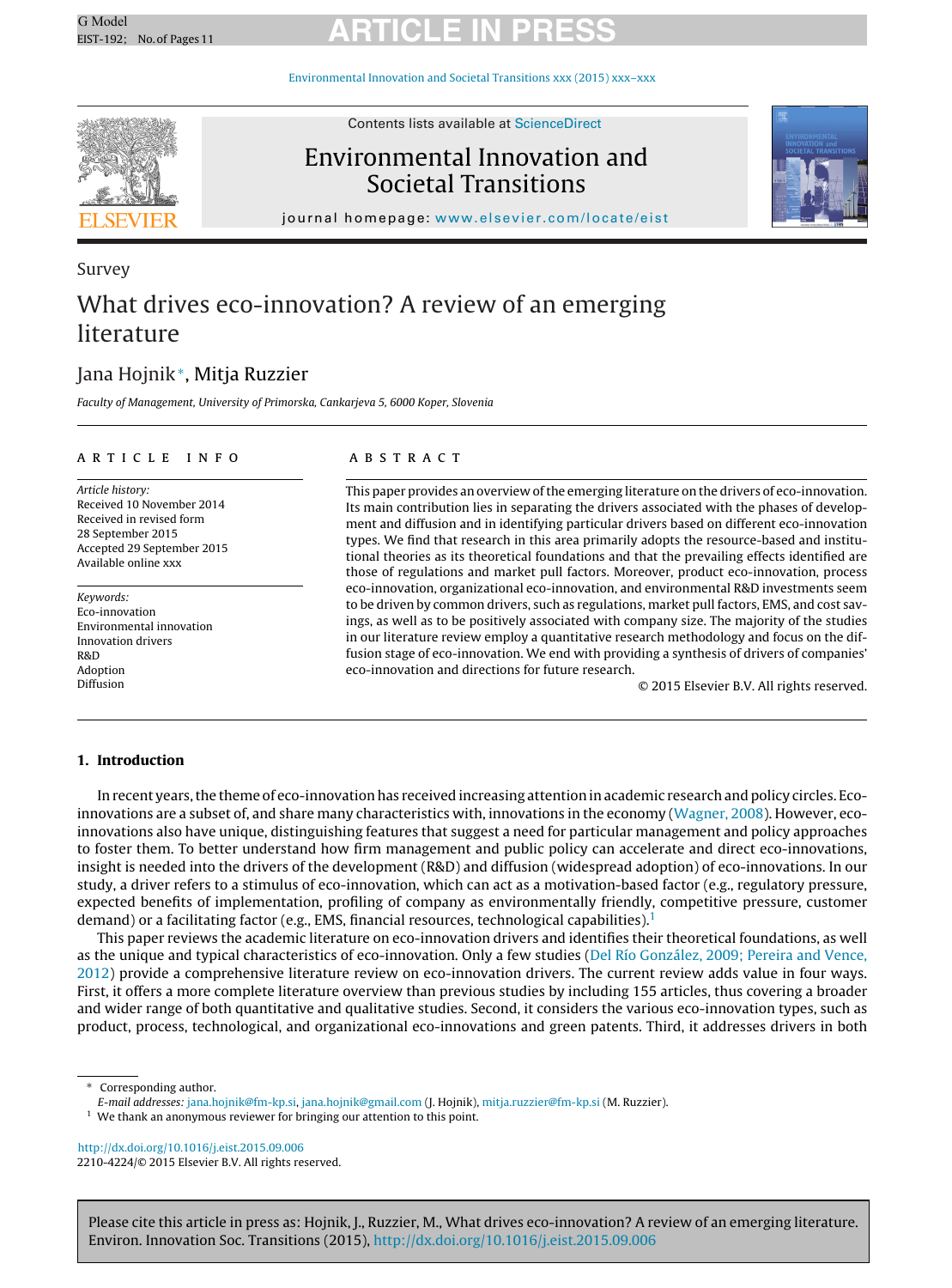# G Model **ARTICLE IN PRESS**

#### 2 J. Hojnik, M. Ruzzier / Environmental Innovation and Societal Transitions xxx (2015) xxx–xxx

the development and diffusion phases of eco-innovation. Finally, it provides a synthesis of the findings, identifies research gaps, and provides suggestions for future research.

The remainder of this paper is structured as follows. Section 2 defines eco-innovation, discusses terms used to address it, and emphasizes its main peculiarities. Section 3 presents the research methodology. Section [4](#page--1-0) reviews the literature on eco-innovation drivers by illustrating the theoretical backgrounds used to test eco-innovation drivers and delineating the factors that trigger eco-innovation, focusing on different eco-innovation types and stages of eco-innovation (innovation/development and adoption/diffusion). Finally, Section [5](#page--1-0) summarizes the study's findings and offers limitations and further research directions.

#### **2. Eco-innovation: definition and peculiarities**

Defining eco-innovation is not a simple task, as the various research studies do not agree on a common definition. The [Eco-Innovation](#page--1-0) [Observatory](#page--1-0) [\(2012,](#page--1-0) [p.](#page--1-0) [8\)](#page--1-0) defines eco-innovation as the "introduction of any new or significantly improved product (good or service), process, organizational change or marketing solution that reduces the use of natural resources (including materials, energy, water and land) and decreases the release of harmful substances across the whole life-cycle." In the Measuring Eco-Innovation project, Kemp and Pearson (2007, p. [16\)d](#page--1-0)efined eco-innovation as the "production, application or exploitation of a good, service, production process, organizational structure, or management or business method that is novel to the firm or user and which results, throughout its lifecycle, in a reduction of environmental risk, pollution and the negative impacts of resources use (including energy use) compared to relevant alternatives." According to [Horbach](#page--1-0) et [al.](#page--1-0) [\(2012,](#page--1-0) [p.](#page--1-0) [119\),](#page--1-0) eco-innovations are "product, process, marketing, and organizational innovations, leading to a noticeable reduction in environmental burdens. Positive environmental effects can be explicit goals or side effects of innovations. They can occur within the respective companies or through customer use of products or services."

Several other definitions exist (see [Carrillo-Hermosilla](#page--1-0) et [al.,](#page--1-0) [2010\).](#page--1-0) However, despite differences in wording, all definitions embrace the environmental component and reflect the two main consequences of eco-innovation: fewer adverse effects on the environment and more efficient use of resources. However, while eco-innovation can be realized in many forms (e.g., product, process, and organizational and/or marketing methods), the effect of a diminishing environmental burden is not the primary reason for the deployment of eco-innovation.

Ambiguity also exists regarding the term with which to label this concept; throughout the literature review, researchers use the terms eco-innovation, green innovation, environmental innovation, and sustainable innovation interchangeably. However, it should be noted that the first three of these terms embrace ecological and environmental dimensions, while sustainable innovation addresses a broader concept and embraces an additional social dimension ([Charter](#page--1-0) [and](#page--1-0) [Clark,](#page--1-0) [2007;](#page--1-0) [Schiederig](#page--1-0) et [al.,](#page--1-0) [2012\).](#page--1-0) In their literature review, [Angelo](#page--1-0) et [al.](#page--1-0) [\(2012\)](#page--1-0) discovered that the term environmental innovation is used in the majority of reviewed papers (65%), followed by the terms eco-innovation (22%) and green innovation (only 13%).

This discussion raises the following question: Should eco-innovation be distinguished from other innovations, and, if so, why? [Rennings](#page--1-0) [\(2000\)](#page--1-0) exposed three specific peculiarities of eco-innovation. First, eco-innovation can be technological, organizational, social, or institutional; it can be developed by companies or nonprofit organizations; and it can be traded or not traded on markets. The second peculiarity, which leads to the third, is that an interdisciplinary approach should be adopted when analyzing eco-innovation because of its placement between the disciplines of innovation economics and environmental economics [\(Rennings,](#page--1-0) [2000\).](#page--1-0) This leads to the so-called "double externality problem," which emphasizes the crucial role of environmental policy instruments as drivers of eco-innovation. Positive externalities are produced by eco-innovation ([Rennings,](#page--1-0) [2000\),](#page--1-0) including the usual knowledge externalities in the research and innovation phases as well as the environmental externalities in the adoption and diffusion phases, leading to the social desirability of eco-innovations [\(Belin](#page--1-0) et [al.,](#page--1-0) [2009\).](#page--1-0) While significant common knowledge spillovers exist for eco-innovation (as for innovation in general), environmental spillovers are also produced; society benefits from eco-innovation, while companies bear the costs to comply with regulations and reduce their environmental burden [\(Rennings,](#page--1-0) [2000;](#page--1-0) [Rennings](#page--1-0) et [al.,](#page--1-0) [2006\).](#page--1-0) Therefore, companies investing in eco-innovation bear higher costs than their polluting competitors, and the positive externalities work as a disincentive for them ([Rennings](#page--1-0) et [al.,](#page--1-0) [2006\).](#page--1-0) For this reason, technology push factors and market pull factors steer companies toward the deployment of general innovation, while regulatory push/pull effects should also be considered for spurring ecoinnovation [\(Beise](#page--1-0) [and](#page--1-0) [Rennings,](#page--1-0) [2005;](#page--1-0) [De](#page--1-0) [Marchi,](#page--1-0) [2012;](#page--1-0) [Horbach,](#page--1-0) [2008;](#page--1-0) [Porter](#page--1-0) [and](#page--1-0) [van](#page--1-0) [der](#page--1-0) [Linde,](#page--1-0) [1995;](#page--1-0) [Rennings,](#page--1-0) [2000;](#page--1-0) [Schmidt](#page--1-0) et [al.,](#page--1-0) [2010;](#page--1-0) [Van](#page--1-0) [den](#page--1-0) [Bergh](#page--1-0) et [al.,](#page--1-0) [2011;](#page--1-0) [Wagner,](#page--1-0) [2008\).](#page--1-0)

#### **3. Research approach**

This paper employs the literature review method used by several previous researchers (e.g., [Angelo](#page--1-0) et [al.,](#page--1-0) [2012;](#page--1-0) [Del](#page--1-0) [Río](#page--1-0) [González,](#page--1-0) [2009;](#page--1-0) [De](#page--1-0) [Medeiros](#page--1-0) et [al.,](#page--1-0) [2014;](#page--1-0) [Holtbrügge](#page--1-0) [and](#page--1-0) [Dögl,](#page--1-0) [2012;](#page--1-0) [Karakaya](#page--1-0) et [al.,](#page--1-0) [2014;](#page--1-0) [Klewitz](#page--1-0) [and](#page--1-0) [Hansen,](#page--1-0) [2014;](#page--1-0) [Pereira](#page--1-0) [and](#page--1-0) [Vence,](#page--1-0) [2012\)](#page--1-0) to identify drivers of eco-innovation and consolidate published research on the topic. Our literature review included two main phases. The selection phase consisted of gathering a comprehensive set of publications in the desired areas, while the analysis phase consisted of a careful and critical examination of the publications to identify patterns and recurrent themes.

Please cite this article in press as: Hojnik, J., Ruzzier, M., What drives eco-innovation? A review of an emerging literature. Environ. Innovation Soc. Transitions (2015), [http://dx.doi.org/10.1016/j.eist.2015.09.006](dx.doi.org/10.1016/j.eist.2015.09.006)